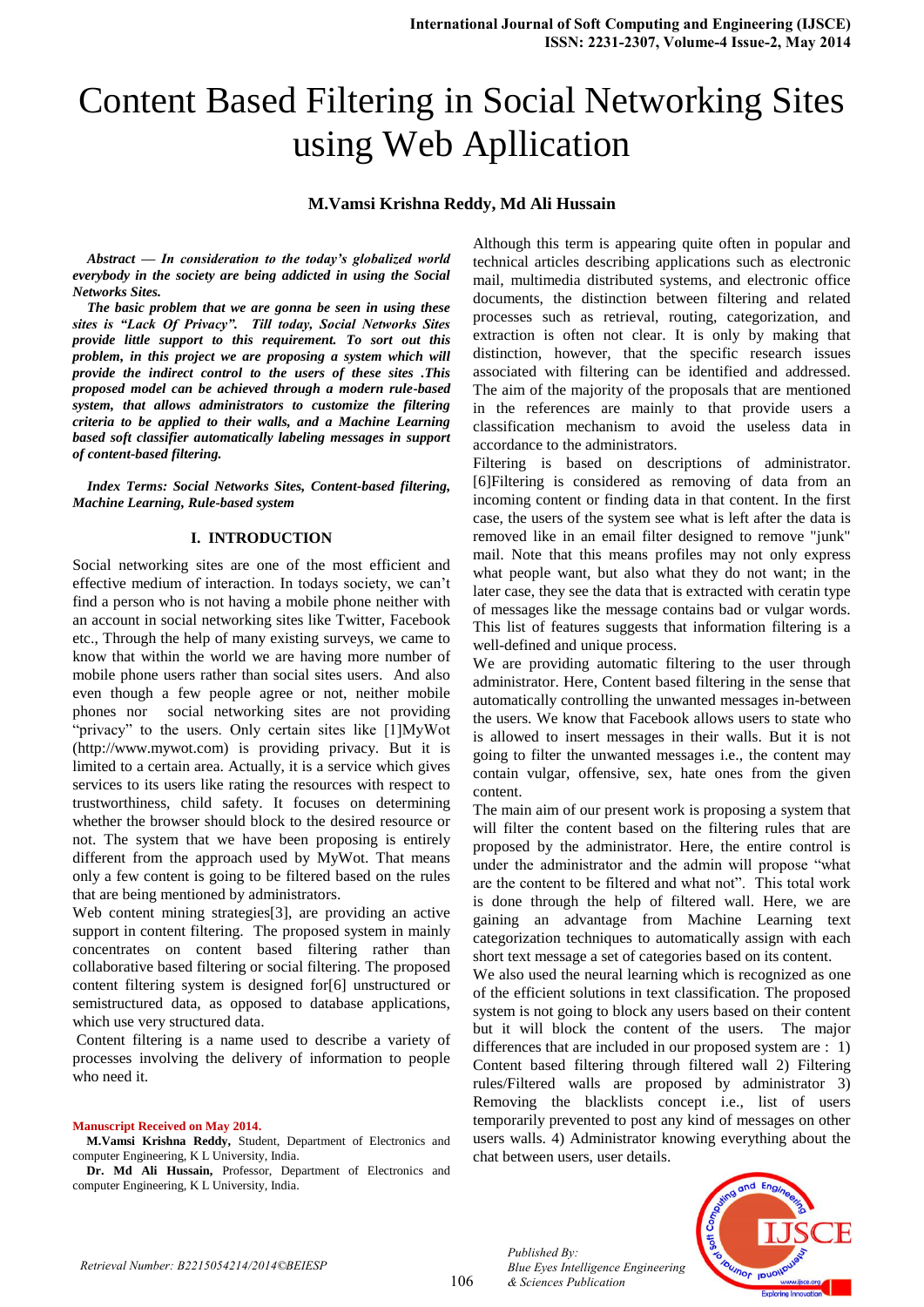## **Content Based Filtering in Social Networking Sites using Web Apllication**

## **II. RELATED WORK**

In [1], the authors proposed a system allowing OSN users to have a direct control on the messages posted on their walls. This is achieved through a flexible rule-based system, that allows users to customize the filtering criteria to be applied to their walls, and a Machine Learning-based soft classifier automatically labeling messages in support of content-based filtering.

In [6], the authors proposed a system for information filtering and information retrieval .The systems proposed by them deals mainly with textual information, but they may also entail images, voice, video or other data types that are part of multimedia information systems..

In [5], the authors proposed a recommender systems improve access of retrieving user desired products based on user requirements and suggestions. The system here entirely uses collaborative filtering and uses machine learning algorithm for text categorization.

The work that is proposed by other authors like [2] M. Chau and H. Chen, [4]S. Pollock and [7] Brain Whitworth also useful in various in filtering the content based on certain analysis and some rule based systems.

Mainly the requirements(hardware/software) for technical systems as mentioned by the Brain plays an vital role in designing the real systems based on the proposed principles. Socio-technical systems use technology to connect people socially, for example through e-mail, electronic markets, social network systems, knowledge exchange systems, blogs, chat rooms, and so forth.

## **III. SYSTEM DESIGN AND DESIGN GOALS**

In the proposed system there are 3 major actors namely system, admin and user. admin can register,view user's profile,add filter words,view filter performance.

The user can update his profile image and status,can write comments on friends wall,can add new friends,can see other friends comments.

The system contains the databases of both admin and the user.It keeps track of records of each admin and user as new members are added every time.Admin logins to the system and access the database of the users and performs filtering on the messages of each user.

design goals:

Here in this section we characterize certain design goals that are taken as pre requisites for designing the proposed work. These include aspects relating to access, privacy, storage and efficiency.

### ACCESS:

Admin must register himself before his first login for obtaing the details of the user. Once he register admin can view user's profile,how many bad words a message contains and whenever admin filters any message then a pop up window is appeared to that particular user whose message is filtered. PRIVACY:

When ever any user updates his status or his profile image immediately he wil logout of his account and he want to login again to view his status or image.it gives more security to the user.

#### STORAGE:

In the system we have many number of admins and users so the system provides a database which stores all these datails.

When admin logins he can directly access the users databases.

## EFFICIENCY:

The efficiency of the proposed scheme works as follows: as we can have more number of admins the filter performance will be high. The proposed work is based on the content based filtering which is in advance of the existing system.

Data flow diagram representing actions of the system as









#### **Message with vulgarity indication**



*Retrieval Number: B2215054214/2014©BEIESP*

*Published By:*

*& Sciences Publication* 

*Blue Eyes Intelligence Engineering*